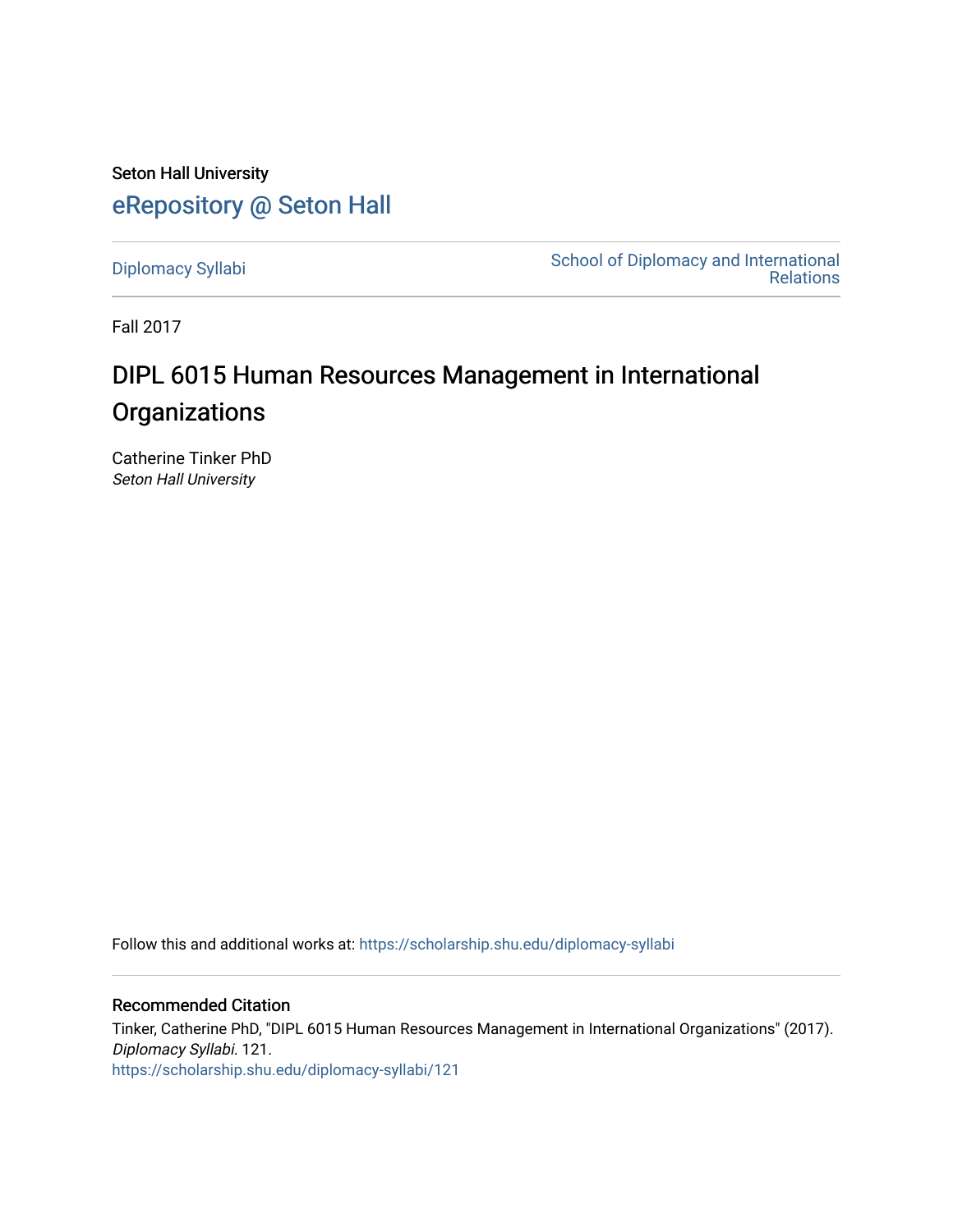**Seton Hall University School of Diplomacy & International Relations**

## **DIPL 6015, HUMAN RESOURCES MANAGEMENT IN INTERNATIONAL ORGANIZATIONS**

## **Professor Catherine Tinker**

## **Fall, 2017 - Alfieri Hall, Room 221, MONDAYS, 5:00 -7:15 pm**

## **Note: Class on Oct. 2nd at Computer Lab**

#### **Syllabus (Preliminary 8-28-17); check for revisions**

This course explores the history and nature of international institutions as they address particular issues confronting the global community, with a focus on the creation and the meaning of an "international civil service" at the United Nations. The values and rules of the UN Secretariat will be compared to those applicable to the staff of other international organizations ("IOs"), Secretariats for treaty bodies or other inter-governmental organizations ("IGOs"), and representatives of nongovernmental organizations ("NGOs"). Questions to be explored concern the independence of the UN Secretary-General and the Secretariat, their relationship to member states of the UN; the appropriate role of the Secretariat in the creation and implementation of international law and global governance; and the role of the UN Secretary-General and the Secretariat in facilitating relations between states and non-state actors in accordance with the international law on subjects such as international human rights, humanitarian assistance and disaster relief efforts, and sustainable development. How international organizations like the UN system work; what authority exists in the UN Charter or other sources for current management practices; the selection process for staff and leadership roles, including the executive heads of international organizations; and recommendations for reform of the process and the international organization itself.

The first part of the course examines the concept of the international civil service based on the United Nations Charter, the early history of the basic international institutions, and non-governmental organizations' participation in the work of the UN. The second part applies this knowledge to particular areas of management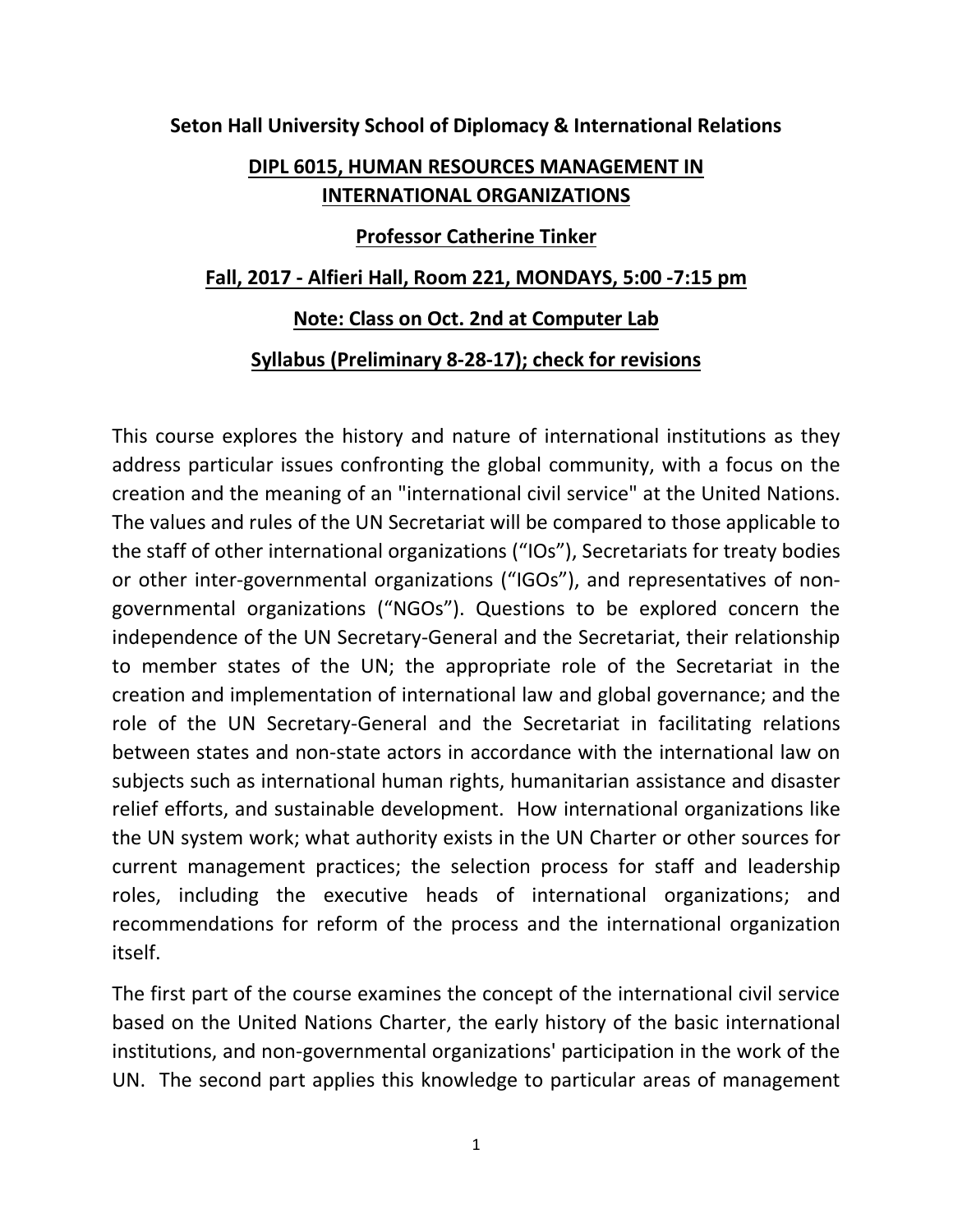and administration in the context of international organizations, such as the work of the Secretariat in substantive areas such as sustainable development, oceans and effects of climate change, humanitarian assistance, and global migration.

Original source research in relevant sections of multilateral agreements and treaties; "soft law" resolutions and declarations of the United Nations Security Council, General Assembly, ECOSOC and its working groups and expert committees; and outcome documents of UN conferences and declarations, such as those on human rights and the 2030 sustainable development agenda will help students understand where to find the roots of current practice and authorization for current or proposed policies and procedures and how to predict future needs and manageable expectations for international organizations.

There are increasing demands on IOs, IGOs and NGOs to provide transparent governance and fulfill basic functions of government in failed states while providing traditional peacekeeping, conflict prevention and humanitarian assistance. These additional tasks will be considered in light of the powers granted under the UN Charter and the limitations on the Secretary-General and the Secretariat imposed by member states and fiscal restraints. In this context, the growing influence of the private sector in the United Nations system, including by public-private partnerships and financing, will be examined and the effect on human resources management practices and systems.

By the end of the course, students will possess a deeper understanding of the operation of the international system and the people who work within international institutions like the United Nations and related IOs, IGOs and NGOs; the legal basis for relevant practices and policies at the United Nations; staff selection, training and promotion policies which attempt to balance geographic and gender representation with the need for objective considerations of merit and service to the international organization; the unique elements of human resources management at the UN given its basic organs, agencies and organizational structure; and the pressures to remain independent, transparent, and accountable to the member states of the UN and at the same time to the needs of the world's people and the principles of the UN Charter.

Another goal of the course is to introduce students to current technology used for research, analysis, reports and presentations in a variety of settings in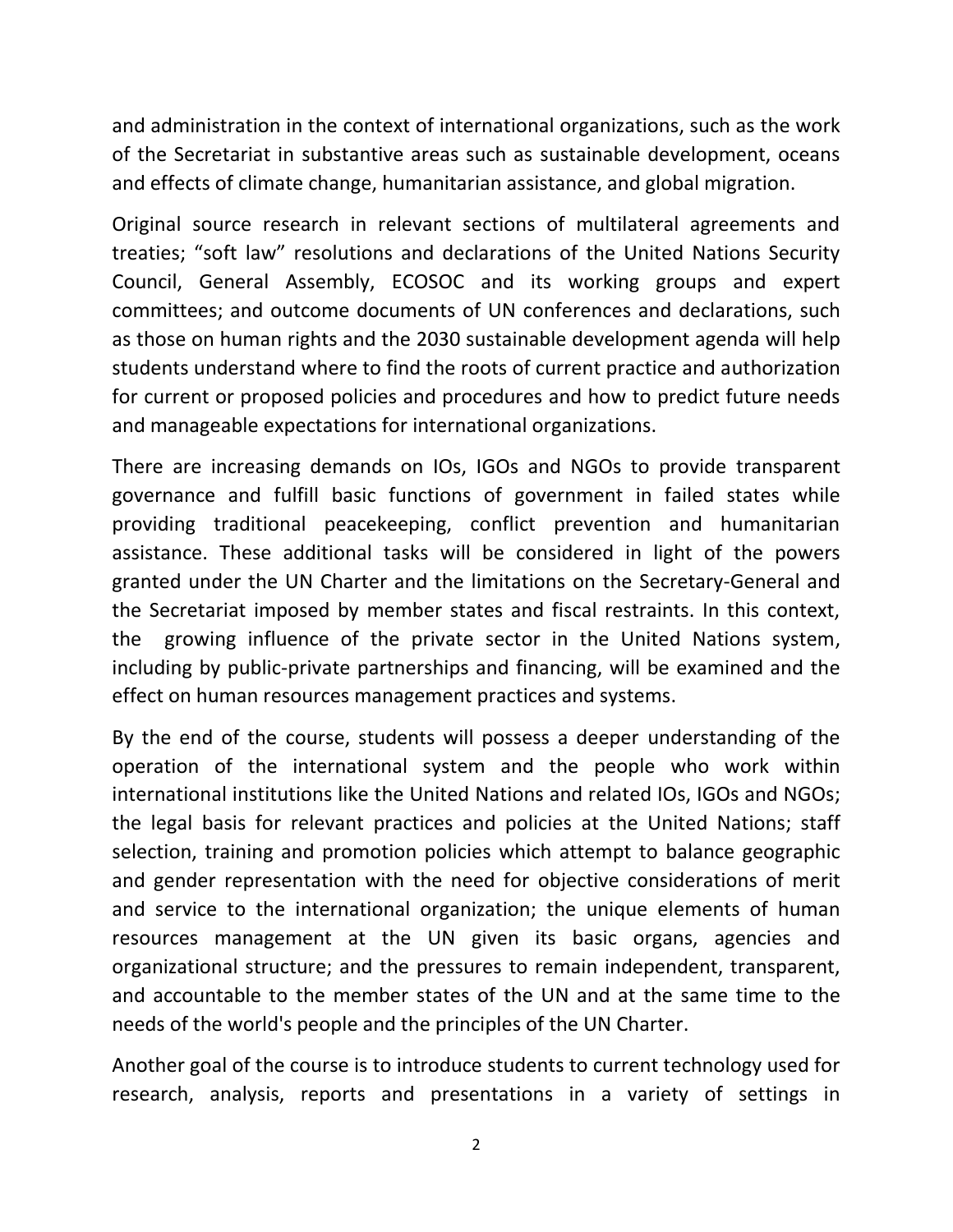international organizations and NGOs through use of Blackboard and Digital Humanities tools like World Bank databases, UN knowledge platforms, Hein Online, and other resources for finding and using diplomatic and international political data and reports to generate research results. Students will have the opportunity to acquire digital skills useful for research and presentations in any number of professional positions to enhance their future careers.

In addition, students will develop critical thinking through an introduction to legal reasoning and concepts in international organizational practice and law. The course requires students to read closely, to think logically, and to become skilled in formulating convincing positions while understanding opposing arguments. Students will apply these skills throughout the course in assignments and class discussion. The ability to think critically and analytically, and to communicate an analysis clearly, are crucial skills not only for lawyers but also for practitioners of diplomacy.

## **OFFICE HOURS AND CONTACT INFORMATION:**

Office hours will be from 3:00-4:00 pm on Mondays or Wednesdays in McQuaid Hall, Room 101C, or by appointment at other hours on Monday or Wednesday afternoons. The professor will respond within 24 hours.

## **COURSE REQUIREMENTS:**

This course will include several requirements, more fully described below:

- (a) Completing assigned readings before class and participating in class discussions;
- (b) Preparing case briefs as assigned throughout the class;
- (c) Identifying a topic and developing a bibliography through research, collaboration with classmates, and consultation with the professor, and learning to use Digital Humanities tools for research and presentation;
- (d) Making an oral presentation in class based on a variety of research and presentation tools; and
- (e) Writing a final paper OR designing a digital presentation based on the selected topic used for the class presentation.

Class participation, attendance and the case briefs together will be worth 25% on a pass/fail basis; the approved topic, outline and bibliography together with the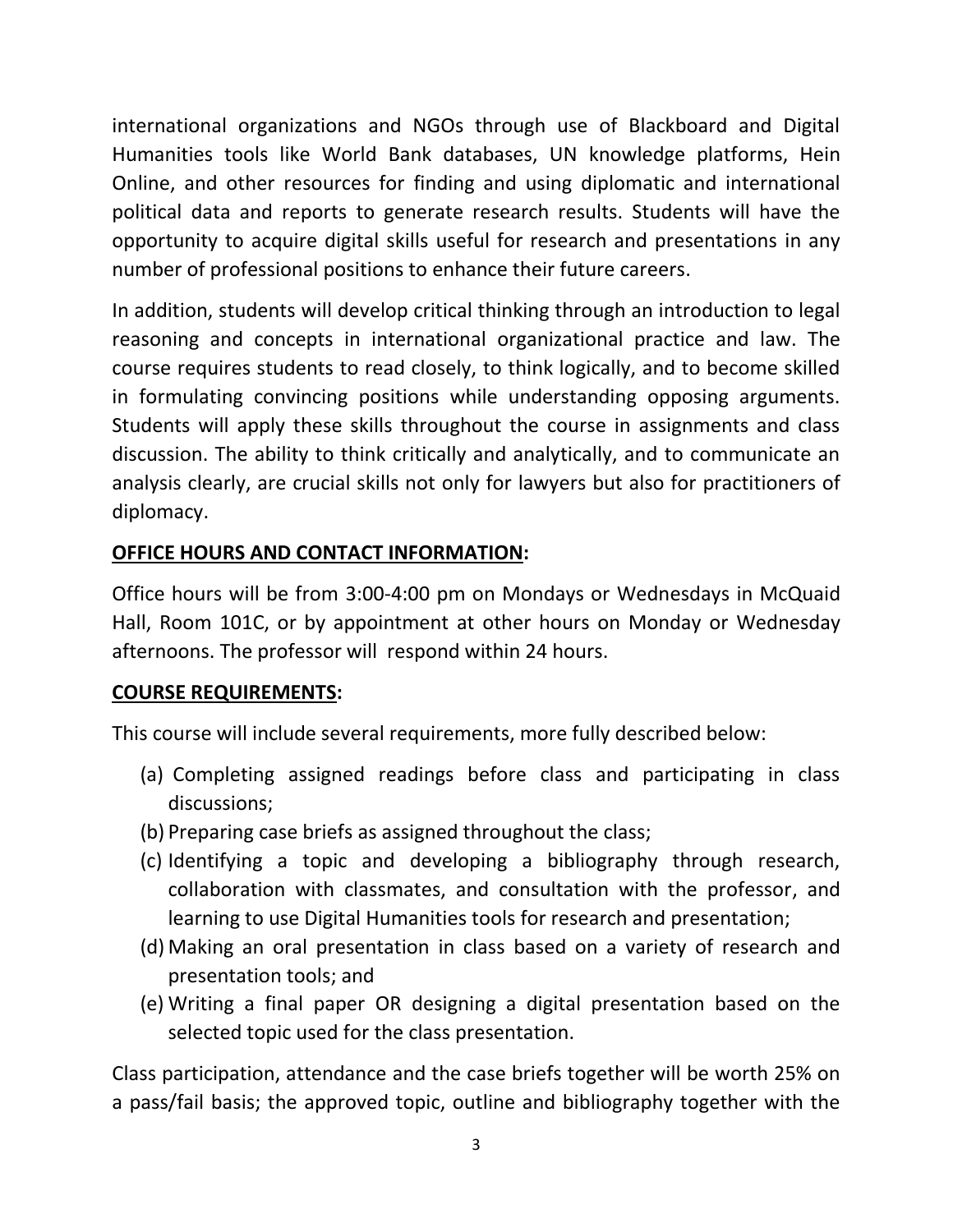in-class presentation will be worth 25%; and the final paper or digital presentation will be worth 50% of your grade. Failure to complete each assignment on time will be reflected in the grade. **No incompletes will be given except for medical or other serious emergency.**

## **DETAILS OF COURSE REQUIREMENTS:**

- (a) READINGS AND PARTICIPATION: Class attendance and participation are a required part of the course, and will be considered in determining your grade. I will expect you to read the assigned readings before class and to be prepared to discuss them in class. I will feel free to call on you to contribute and you are expected to answer.
- (b) CASE BRIEFS: For the three cases assigned in the syllabus, you will submit a one- to two-page typed, double-spaced, 12-point font case brief as described below on the dates indicated. **You should submit a paper copy (double-sided printing preferred) of your case briefs in class on the day the case is assigned in the syllabus, and through Blackboard (go to this course, then choose "Assignments" in the menu bar on the left; from the drop-down menu choose "assessments" and then choose "assignments". Look for the correct assignment labelled "Case brief 1", "Case brief 2", or "Case brief 3". If you will be absent, you still must submit your case brief through Blackboard on time.** Each case brief will be approximately one page but not more than two pages in length, and will consist of the following information:
	- (1) The title of the case, the court deciding the case, the date of the most recent decision, and the procedural status of the most recent decision;
	- (2) A brief, one- to three-sentence summary of the facts;
	- (3) A brief, one-sentence statement, in question form, of the issue(s) in the case;
	- (4) A brief description of the court's decision, or "holding," on each of the issues and a brief summary/analysis of the legal basis for the decision and of the court's reasoning, including basic legal principles or relevant legal requirements.
- (c) APPROVAL OF TOPIC AND BIBLIOGRAPHY BY PROFESSOR: Identifying a topic and developing a bibliography through research, collaboration with classmates, and consultation with the professor for approval.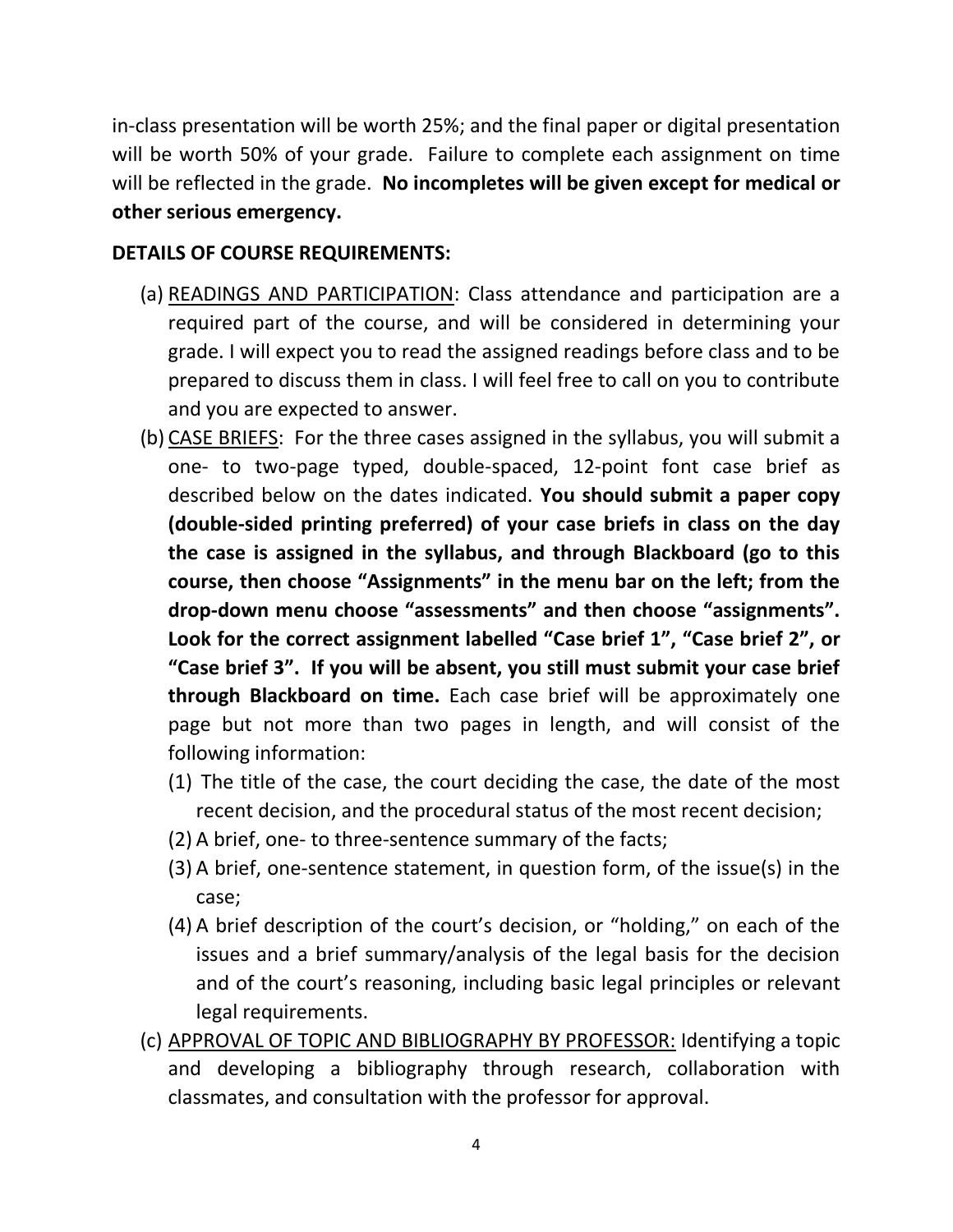- (d) PRESENTATION IN CLASS: Following approval by the professor of a topic and development of an initial bibliography using a variety of research tools and resources, you will make an oral presentation in class.
- (e) PAPER **or** DIGITAL PRESENTATION: **A 12-15 page paper with a bibliography OR a digital presentation will be due on December 11, 2017 in final form**. The paper or digital presentation may examine the theoretical basis or practical application of a topic related to the readings and class discussions and will show additional work beyond the presentation in class. Your topics and initial bibliography must be discussed with and approved by the professor. **The topic and an outline with initial bibliography are due on October 16, 2017 for approval by the professor. You are responsible for scheduling a meeting with the professor on or before October 16th for approval. Class presentations will be given on one of four possible dates: October 30, November 6, November 13, or November 27, 2017. Please meet with the professor to discuss your topic and bibliography and to schedule your class presentation as soon as possible with Prof. Tinker during September.** Topics may explore issues related to the United Nations, a UN specialized agency, an international non-governmental organization, an international non-governmental organization, an international court or tribunal, or other international organization. Topics for your research will be the basis of both your oral class presentation and your written paper OR digital presentation. The paper, if you choose that option, must be typed, double-spaced, 12-point font case brief as described below, due on the dates indicated.

**You should submit a paper copy (double-sided printing preferred) of your final paper in class on or before December 11th if you choose this option AND through Blackboard with SAFE ASSIGN no later than December 11th (go to this course, then choose "Assignments" in the menu bar on the left; from the drop-down menu choose "assessments" and then choose "assignments". Look for the correct assignment labelled "Paper" and be sure to submit your paper through SAFE ASSIGN.** 

**If you choose to do a digital presentation instead of a final paper, instructions for submitting it will be provided. The deadline for the final DH presentation is in class either on DECEMBER 4 or on DECEMBER 11.**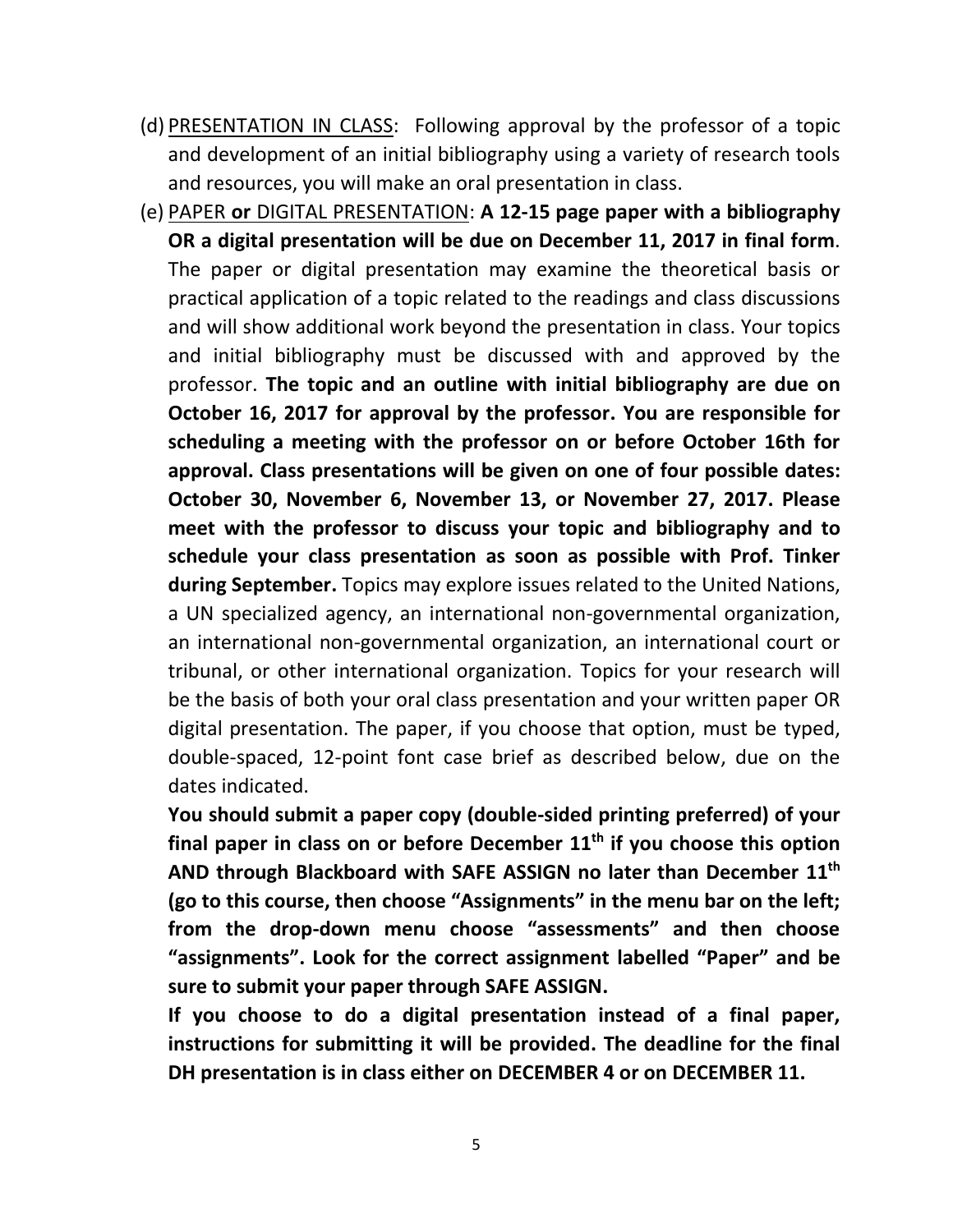**Whether you choose a paper format or a digital presentation for your final assignment, you must give full attribution by footnotes or endnotes to any sources used with citations and quotes in accordance with the Chicago Style Manual. Failure to cite sources is plagiarism.**

**Get help from Technical Services or a classmate to be sure you know how to use the technology, and try to get your paper or digital presentation in early to avoid any problems with the technology. Training is available on campus, and it is your responsibility to schedule help with computerbased skills. Late papers will receive lower grades; any paper submitted after December 11th will result in a grade of "incomplete" and may become a failing grade for this course. School of Diplomacy rules govern.**

#### **CURRICULUM AND READINGS:**

There is no required casebook. You will be expected to have a copy of and read the United Nations Charter, the Statute of the International Court of Justice, and other documents available in the text and online, document supplements to casebooks, and the UN Bookstore. See **RESOURCE GUIDE at http://library.shu.edu/DIPL6015 and assignments on Blackboard.**

Additional readings are provided in the list below.

Supplemental information, links to key articles, and original source documents will be posted on the course Blackboard site or will be available on-line. Useful websites are [www.un.org;](http://www.un.org/) [www.icj-cij.org;](http://www.icj-cij.org/) [www.asil.org](http://www.asil.org/); [www.sustainabledevelopment.un.org](http://www.sustainabledevelopment.un.org/) and [www.untreaty.un.org.](http://www.untreaty.un.org/)

**You are responsible for checking Blackboard every few days and before every class, and for checking your email in advance of every class for information about the class, assignments, changes and reminders. You will be expected to know any information that is posted on Blackboard or sent out to you in an email including any announcement or assignment or change in class schedule. You are responsible for all the information in the syllabus, and for checking for updates and revised syllabi during the semester.** No taping or recording in class is permitted. Anyone who violates this rule and tapes or records the class sessions or any part of the classroom time will be subject to discipline, including reduction in grades. The school's honor code applies.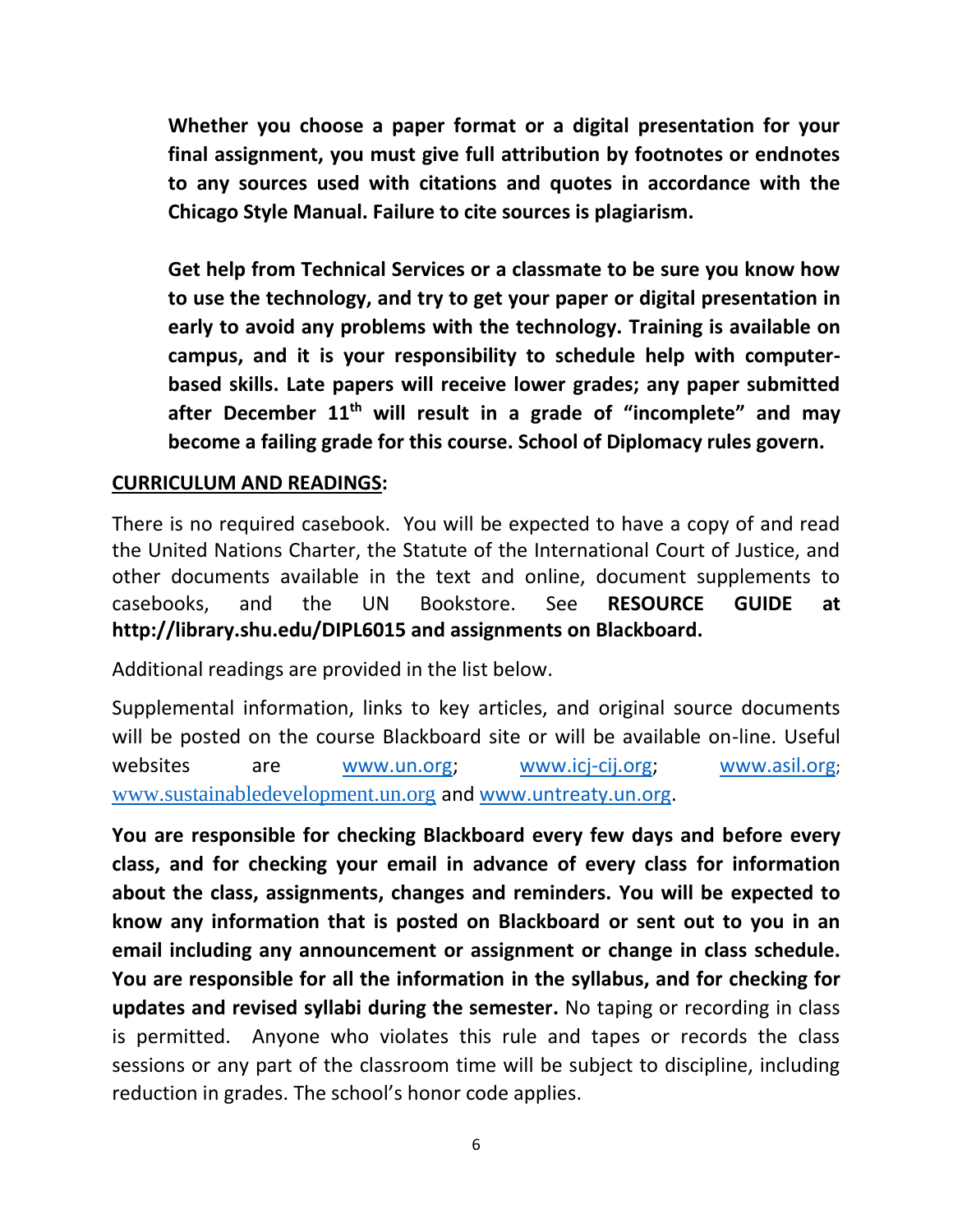Electronic equipment such as laptops, notebooks or tablets can be used to take notes in class, make presentations in class, or access information at the instructor's direction during class hours. Anyone found misusing this equipment to read emails, search the internet, play games or anything other than participating in classroom work will be subject to discipline, including reduction in grades. The school's honor code applies.

The reading assignments are subject to modification. Some reading assignments may be shortened and others added as the semester progresses. You will be notified in advance in class and on Blackboard of any changes

**Plagiarism and other forms of academic dishonesty will be reported to the administration, and may result in a lowered or failing grade for the course and up to possible dismissal from the School of Diplomacy. See University and School standards for academic conduct here:**

[<http://www13.shu.edu/offices/student-life/community-standards/upload/Seton-Hall-University-Student-](https://na01.safelinks.protection.outlook.com/?url=http%3a%2f%2fwww13.shu.edu%2foffices%2fstudent-life%2fcommunity-standards%2fupload%2fSeton-Hall-University-Student-Code-of-Conduct.pdf&data=01%7c01%7chugh.dugan%40shu.edu%7c8cdb630fb3b84931545508d3bfb2d687%7c51f07c2253b744dfb97ca13261d71075%7c1&sdata=sabYtC9%2b86aNrniMNmig62VcA%2fjrBao2yeGCqPFl3x8%3d)**[Code-of-Conduct.pdf>](https://na01.safelinks.protection.outlook.com/?url=http%3a%2f%2fwww13.shu.edu%2foffices%2fstudent-life%2fcommunity-standards%2fupload%2fSeton-Hall-University-Student-Code-of-Conduct.pdf&data=01%7c01%7chugh.dugan%40shu.edu%7c8cdb630fb3b84931545508d3bfb2d687%7c51f07c2253b744dfb97ca13261d71075%7c1&sdata=sabYtC9%2b86aNrniMNmig62VcA%2fjrBao2yeGCqPFl3x8%3d)**

**[<http://www.shu.edu/academics/diplomacy/academic-conduct.cfm>](http://www.shu.edu/academics/diplomacy/academic-conduct.cfm)**

**It is the policy and practice of Seton Hall University to promote inclusive learning environments. If you have a documented disability you may be eligible for reasonable accommodations in compliance with University policy, the Americans with Disabilities Act, Section 504 of the Rehabilitation Act, and/or the New Jersey Law against Discrimination. Please note, students are not permitted to negotiate accommodations directly with professors. To request accommodations or assistance, please self-identify with the Office for Disability Support Services (DSS), Duffy Hall, Room 67 at the beginning of the semester. For more information or to register for services, contact DSS at [\(973\) 313-6003](tel:(973)%20313-6003) or by e-mail at [DSS@shu.edu.](mailto:DSS@shu.edu)**

#### **Policy on Incompletes:**

**Incompletes will be given only in exceptional cases for emergencies. Students wishing to request a grade of Incomplete must provide documentation to support the request accompanied by a Course Adjustment Form (available from the Diplomacy Main Office) to the professor** *before* **the date of the final examination. If the incomplete request is approved, the professor reserves the right to specify the new submission date for all missing coursework. Students who fail to submit the missing course work within this time period will receive a failing grade for all missing coursework and a final grade based on all coursework assigned. Any Incomplete not resolved within one calendar year of receiving the Incomplete or by the time of graduation (whichever comes first) automatically becomes an "FI" (which is equivalent to an F). It is the responsibility of the student to make sure they have completed all course requirements within the timeframe allotted. Please be aware that Incompletes on your transcript will impact financial aid and academic standing.**

**Papers should utilize one of the** *Chicago Manual of Style* **citation formats: Author-Date or Notes and Bibliography. The guidelines for these formats will be posted on the course Blackboard page.**

**DIPL 6015 Human Resources Management in International Organizations Provides a comprehensive review of human resources management policies and practices in international organizations. It is designed to develop both analytical and practical skills for dealing with complex personnel management issues in a multicultural and political environment.**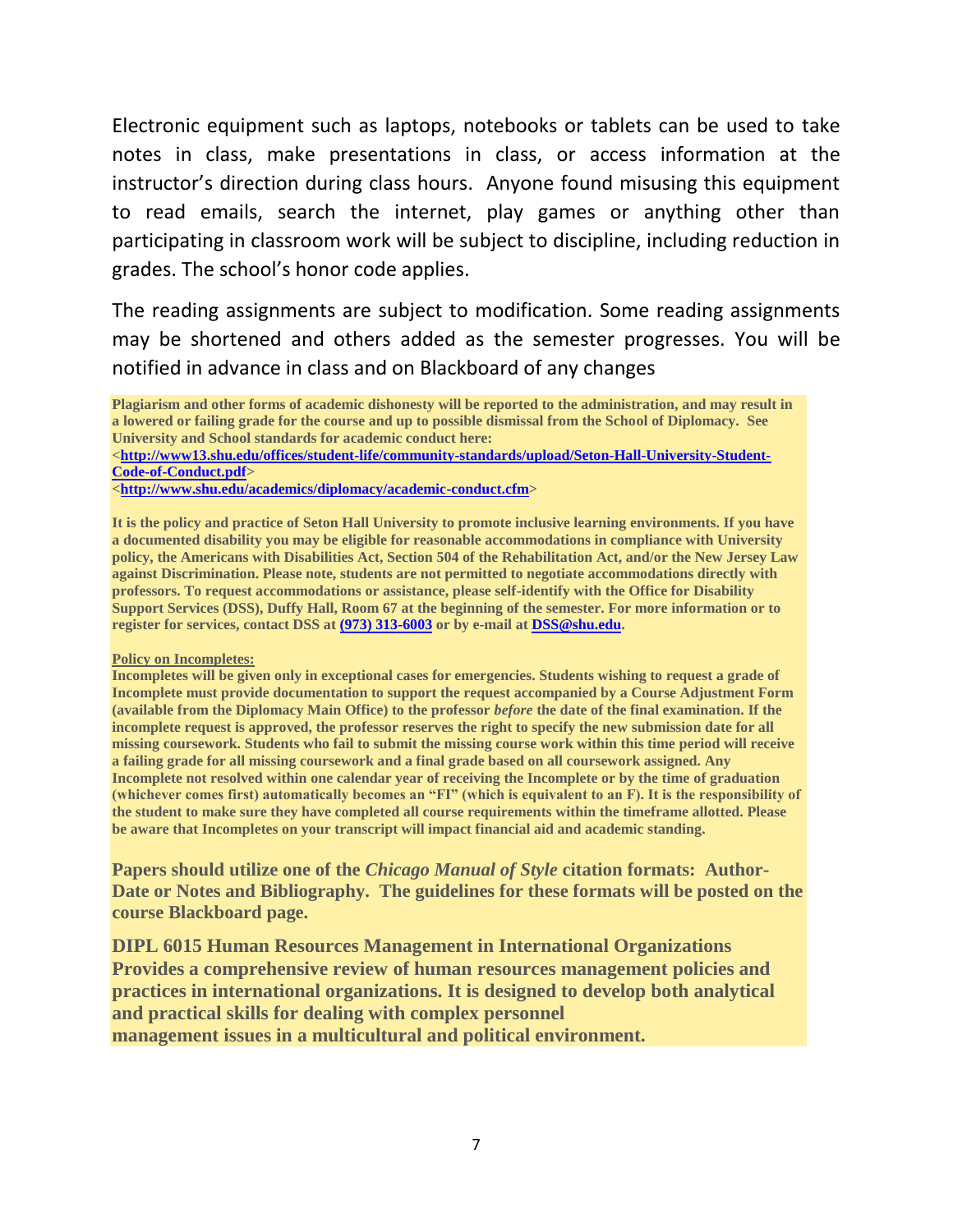## **Suggested Reading List: RESOURCE GUIDE at http://library.shu.edu/DIPL6015**

**Crossing the Divide; Dialogue among Civilizations** (SHU, 2001), on reserve in Walsh Library for this course under the professor's name.

**A World in Need of Leadership: Tomorrow's United Nations** (Dag Hammarskjold Foundation, 1990), on reserve in Walsh Library for this course under the professor's name.

David Bederman, **International Law Frameworks,** 3 rd ed. (2010).

**The Essential Guidebook for United Nations Secretariat Staff**, January 2014.

Thomas Weiss and Sam Daws, **Oxford Handbook on the UN (OUP, 2007)**

Charlotte Ku, ed., **International Law, International Relations and Global Governance (Global Institutions) (Routledge, 2012)**

Bruno Simma, Daniel-Erasmus Khan, Georg Nolte and Andreas Paulus, **The Charter of the United Nations: A Commentary (OUP, 2012)**

Sheila Nelson, **International Law and Playing by the Rules (UN Leadership and Challenges in a Global World)(Mason Crest, 2015)**

Weiss, Forsythe, Coate and Pease, **The United Nations and Changing World Politics, 6th ed. (Boulder, CO: Westview, 2010)**

Weiss, **What's Wrong with the United Nations and How to Fix It, 2nd ed. (Polity Press, 2012, reprinted in 2015)**

**Basic Facts about the United Nations 2014 (UN DPI, 2014)**

Stephen C. Schlesinger, **Act of Creation: The Founding of the United Nations, A Story of Superpowers, Secret Agents, Wartime Allies and Enemies, and Their Quest for a Peaceful World (Westview, 2003)**

Samantha Powers, **Sergio: One Man's Fight to Save the World (Penguin, reprinted 2010)** (Chasing the Flame, One Man's Fight to Save the World, 1st ed., Penguin, 2008)

Brian Urquhart, **Hammarskjold (Knopf hardcover, Harper paperback, 1972)**

Brian Urquhart, **Ralph Bunche, An America Life (WW Norton, 1993)**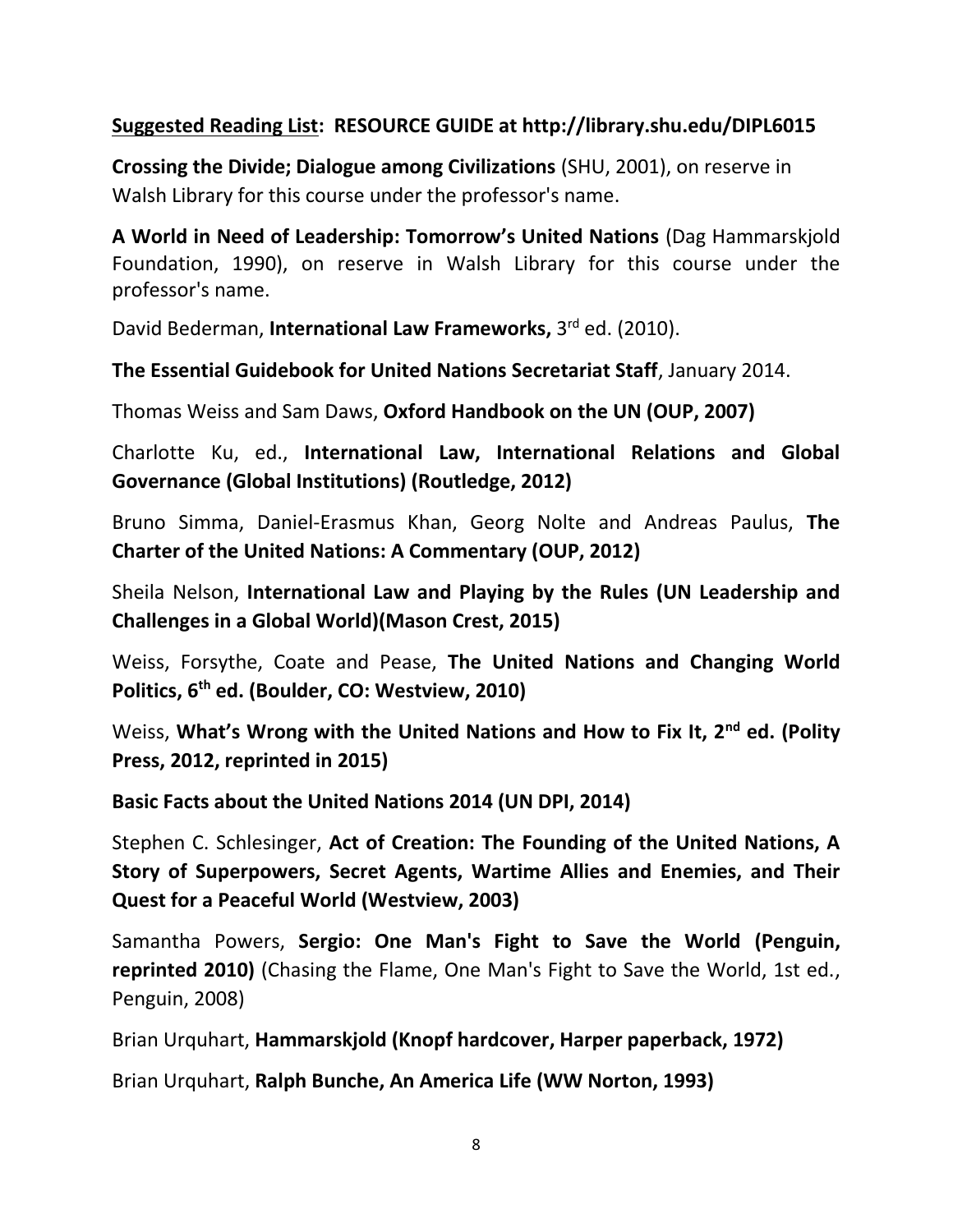Brian Urquhart and Erskine Childers, **A World in Need of Leadership, Tomorrow's United Nations (Dag Hammarskjold Foundation, 1990)**

Pope Francis, **Laudato Si' Praise Be to You, On Care for Our Common Home 2015**

Jeffrey Sachs, **The Age of Sustainable Development (2015).**

Simon Chesterman, Thomas M. Franck and David M. Malone, **Law and Practice of the United Nations: Documents and Commentary** (Oxford University Press, 2008).

Damrosch and Murphy, **International Law: Cases and Commentary** (2014).

James Crawford, **Brownlie's Principles of Public International Law,** 8th ed. (OUP, 2012).

James Wurst, **The UN Association-USA: A Little Known History of Advocacy and Action** (Lynne Reinner, 2016).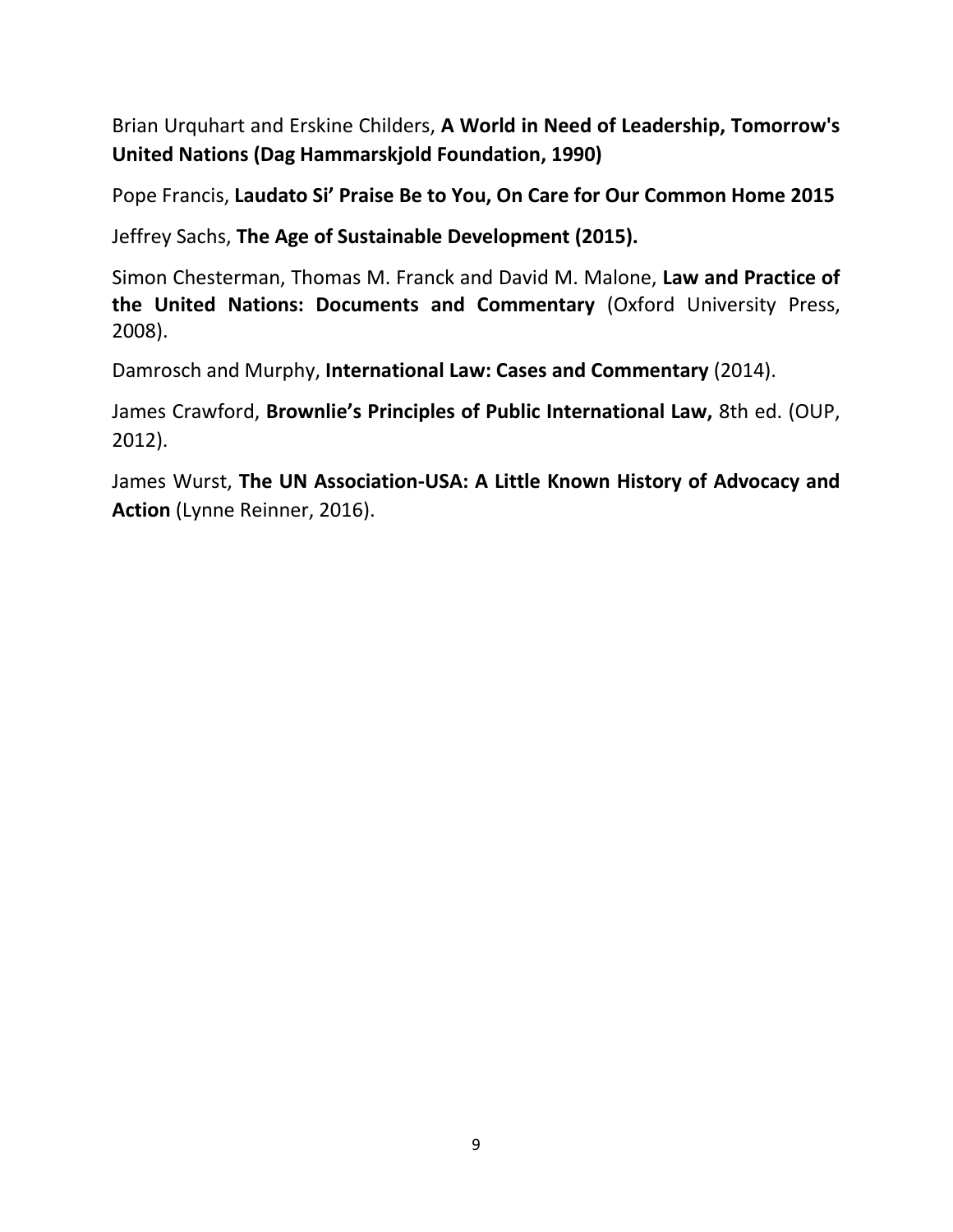**\*\*\*\*\*\*\*\*\*\*\*\*\*\*\*\*\*\*\*\*\*\*\*\*\*\*\*\*\*\*\*\*\*\*\*\*\*\*\*\*\*\*\*\*\*\*\*\*\*\*\*\*\*\*\*\*\*\*\*\*\*\*\*\*\*\*\***

## **SETON HALL UNIVERSITY POLICIES:**

## **1. LEARNING GOALS AND STUDENT OUTCOMES:**

In terms of the learning goals and student outcomes the School's Faculty have identified as key for students, students will:

- ❖ Increase their knowledge and understanding of:
	- Key concepts, models, theories, and debates in international relations
	- **The institutional backdrop underpinning international politics,** including international organizations and international law
	- The normative aspect of international relations as reflected in international law, including human rights and sustainable development
	- The prevailing global issues, such as international conflict, global health, water and sanitation, and environmental challenges;
- ❖ Develop skills to:
	- Collect, sort, and evaluate information
	- Analyze complex situations and synthesize information
	- Integrate different fields of study in analysis of a complex world
	- Communication effectively in oral and written form;
- ❖ Develop a sense of global citizenship and how to employ a global perspective to:
	- Recognize and understand differences among a diversity of cultures and viewpoints
	- Employ a global perspective and self-awareness regarding their own culture and responsibility as world citizens
	- Demonstrate leadership qualities and other essential skills of diplomacy.

## **2. PLAGIARISM AND OTHER SERIOUS ABUSES OF ACADEMIC INTEGRITY**: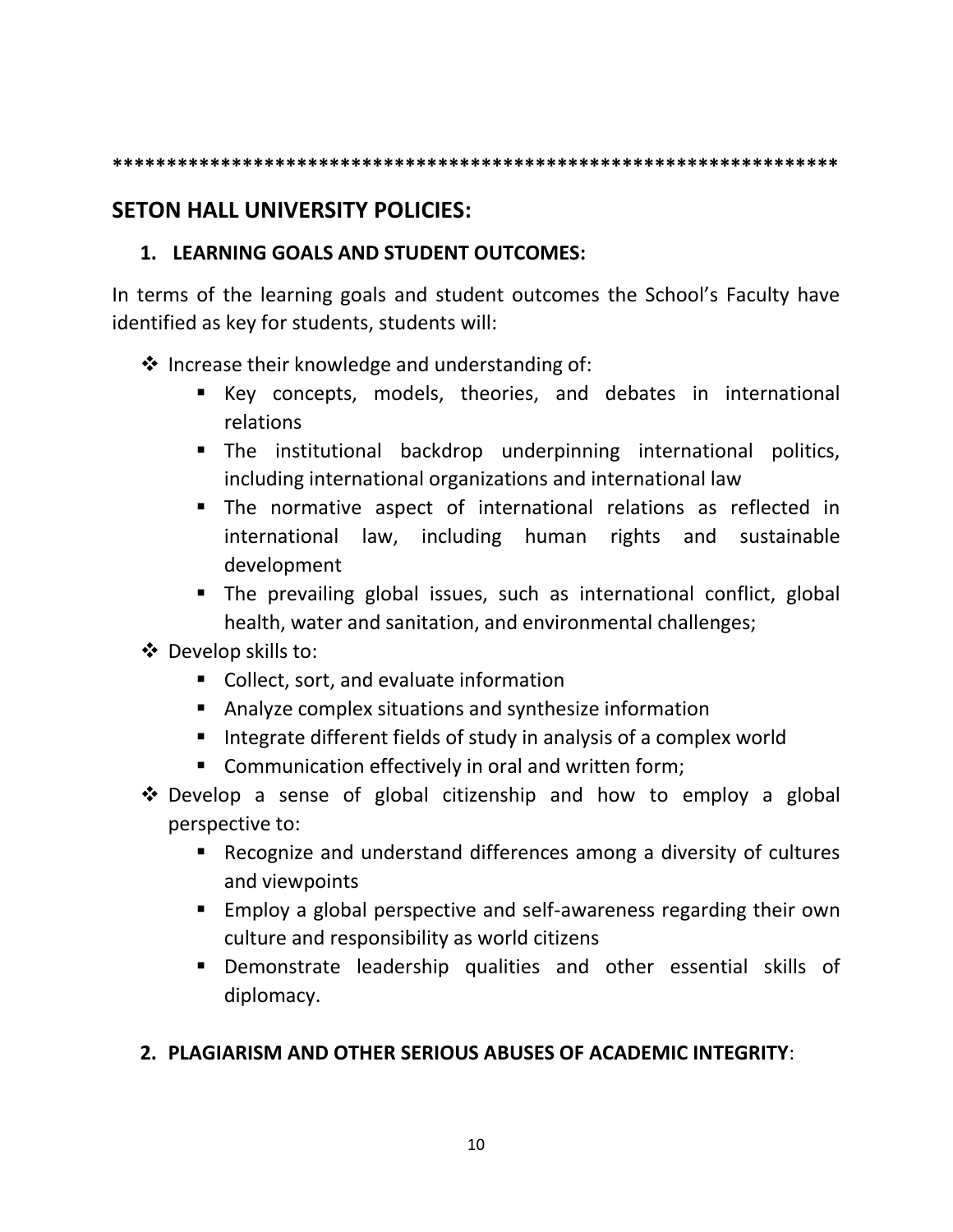**All forms of dishonesty, whether by act or omission, including, but not limited to, cheating, plagiarism, and knowingly furnished false information to the University, are prohibited.** Violation of this policy may result in a failing grade on the assignment in question, a failing grade for the class, or suspension and dismissal from the University. Work submitted in courses must be the product of the efforts of the student presenting the work, and contributions of others to the finished work must be appropriately acknowledged. The presentation of another's work as one's own is a serious violation of the academic process. In a paper, where you quote language word for word, you must place it in quotation marks or in a block quote and give the exact source for each quoted passage. Where you paraphrase something, you must cite the source. Where you refer to or use an author's insight or idea, you must cite the source. **Lifting language from a web site without indication and citation is plagiarism.**

#### 3. **STUDENTS WITH DISABILITIES:**

Students who have a physical, medical, learning, or psychiatric disability, either temporary or permanent, may be eligible for reasonable accommodation. In order to receive such accommodation, students must identify themselves at the Office of Disability Support Services (DSS), provide appropriate documentation and collaborate with the development of an accommodation plan. The DSS phone number is 973-313-6003. Further information is available at the DSS website at [http://www.shu.edu/offices/disability-support-services/.](http://www.shu.edu/offices/disability-support-services/)

#### **4. GRADING SCALE**

The grading scale used for most assignments will be:

93 AND ABOVE = A;  $90-92 = A$ -; 87-89 = B+; 83-86 = B; 80-82 = B-;  $77-79 = C+$ ;  $73-76 = C$ ;  $70-72 = C-$ ;  $67-69 = D+$ ;  $63-66 = D$ ;  $60-62 = D-$ ;  $BELOW 60 = F.$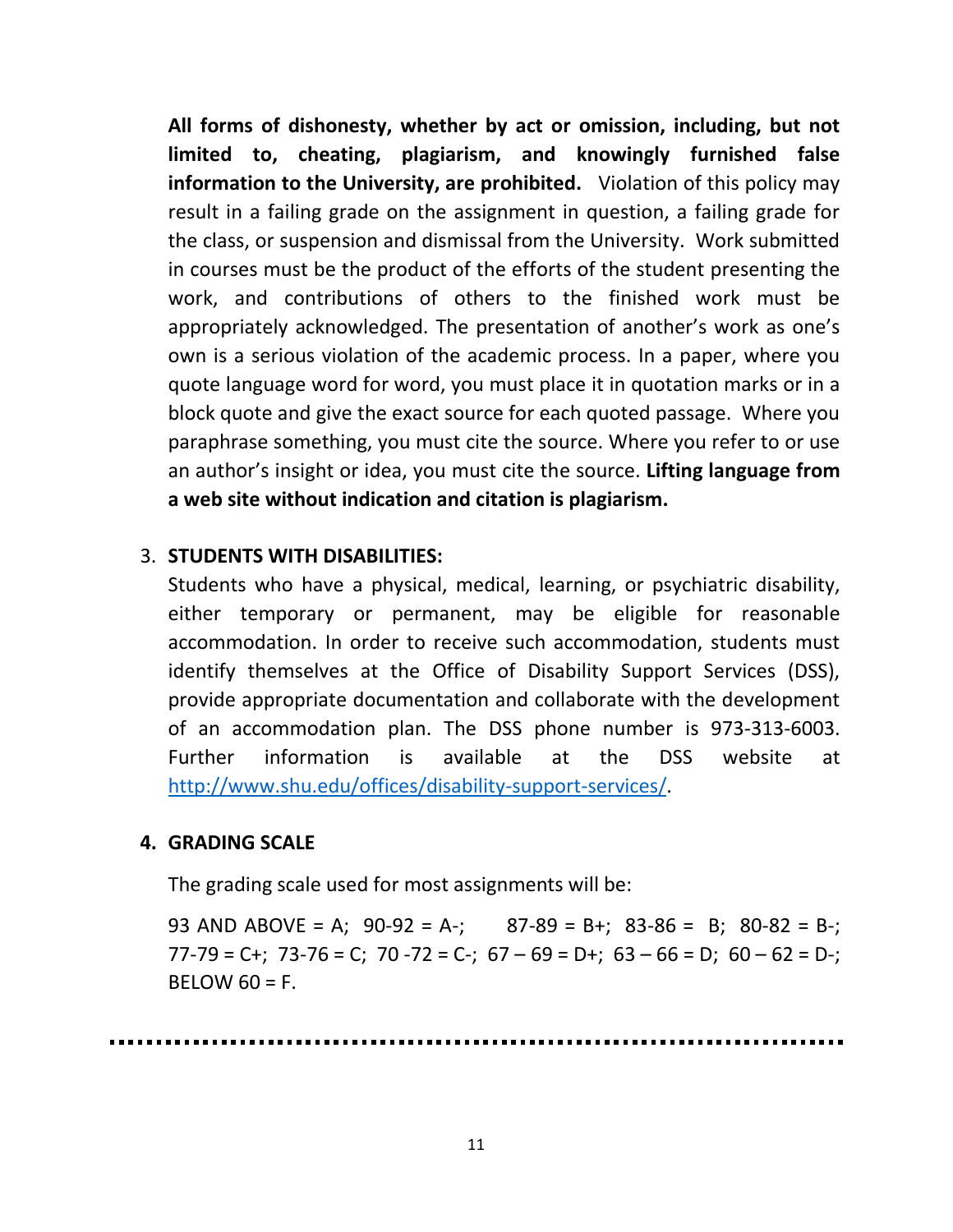## **CLASS SCHEDULE:**

**AUGUST 28: ORGANIZATIONAL CLASS: ASSIGNMENTS, RESEARCH METHODS**  Introduction to the course, classmates, questions. Introduction to use of DH tools for research and presentations in class and use of Blackboard. Use of Digital Humanities tools to demonstrate data, analyze information and present conclusions as a professional skill useful in IOs in presentations and training.

**BACKGROUND:** History, values, structure and organization of the UN and other international organizations. How to brief a case. Aldisert, *et al*, "How to Think Like a Lawyer," link and article available on Blackboard. Instruction on how to brief a case. Logic applied to research and methods of presentation. See Blackboard.

## **SEPTEMBER 4: NO CLASS - LABOR DAY HOLIDAY**

## **I. THE INTERNATIONAL CIVIL SERVICE: THE CREATION AND VALUES OF THE UNITED NATIONS SYSTEM AND ORGANIZATIONAL STRUCTURE**

**SEPTEMBER 11:** Lecture and discussion. UN Charter, Preamble and Ch. I, **UN Secretary-General and Secretariat** Ch. XV, Arts. 97-101. See Blackboard.

Creation and development of the International Civil Service: Dag Hammarskjold, Ralph Bunche, Brian Urquhart, Sergio Vieira de Mello. **First Case Brief Due**: *Reparations for Injuries Suffered in the Service of the United Nations*, ICJ Advisory Opinion (1949), text, pp. 85-93 and website of the International Court of Justice.

The post-WWII architecture of international organizations: UN and specialized agencies, the Bretton Woods institutions (IMF, World Bank), and the International Court of Justice. Changes today with the creation of the Asian Infrastructure Investment Bank (AIIB, www.aiib.org) and specialized courts and tribunals like the International Criminal Court. UN HQ and Regional Commissions.

## **II. WHAT DO INTERNATIONAL CIVIL SERVANTS DO? HUMAN RESOURCES MANAGEMENT AND FINANCING AT THE UN RELATED TO SUBSTANTIVE ISSUES ON THE AGENDA**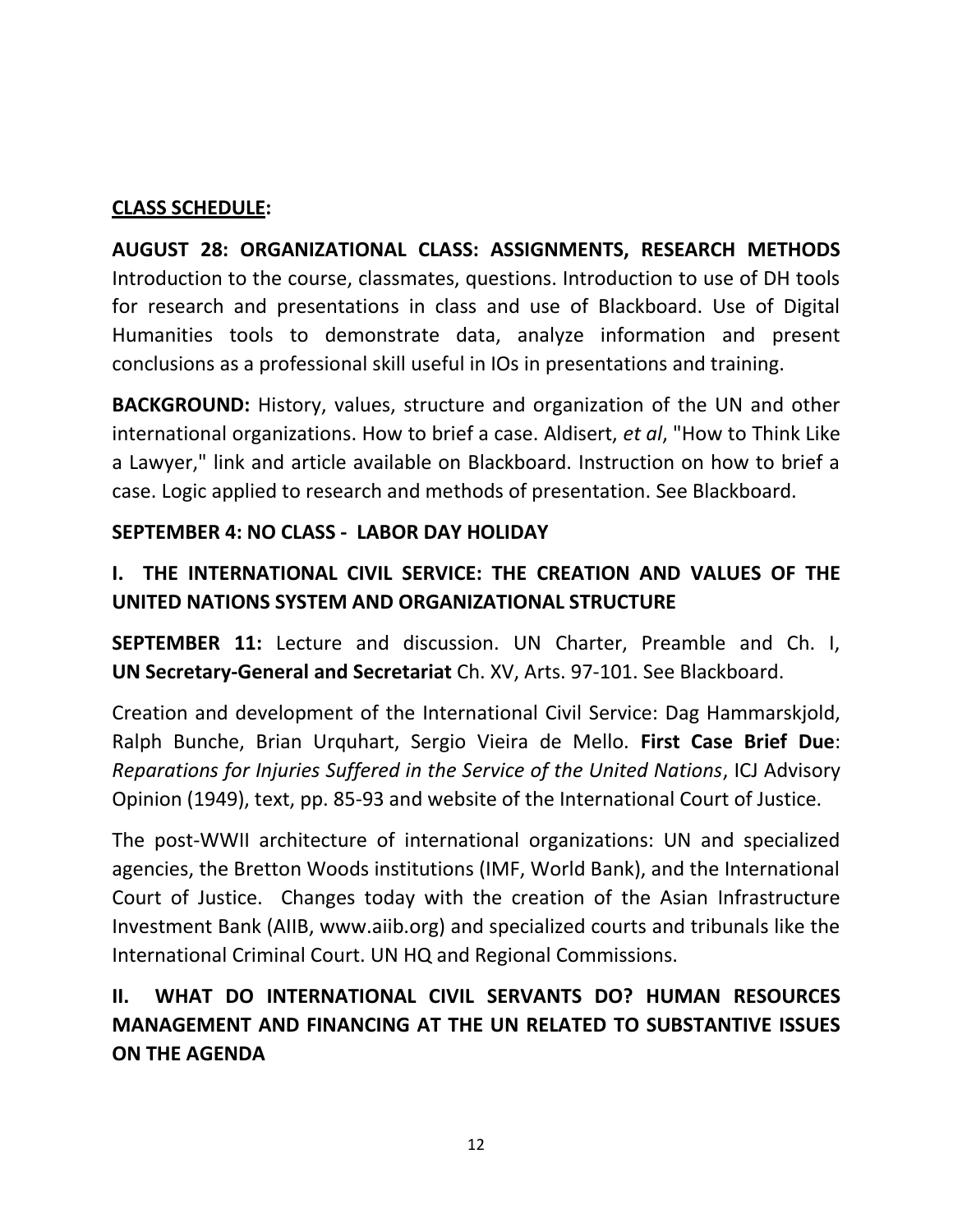Staffing decisions related to substantive areas of work of the UN system in agenda-setting, development of law and policy, inter-agency coordination mechanisms, accountability, administrative and budgetary matters, financing, engagement with stakeholders and the private sector.

**SEPTEMBER 18: Introduction to the economic, social and environmental work of the UN: SUSTAINABLE DEVELOPMENT, OCEANS, EFFECTS OF CLIMATE CHANGE, DISASTER RELIEF, MARINE BIODIVERSITY,** Lecture and discussion.

**Second Case Brief Due**: *Sale v. Haitian Centers Council*, U.S. Supreme Court (1993), text, pp. 496-503. Haitian cholera case, consequences of UN peacekeepers sent for humanitarian assistance and providing civil order after earthquake disaster; is there a right to a hearing at the UN and a duty of the UN to pay reparations to victims of harm caused by peacekeepers? Status of litigation at US District Court for the Southern District of NY, Second Circuit Court of Appeals. Steps taken by UN Secretary-General to address the situation. Lessons for future.

**Humanitarian Assistance and Disaster Relief**, Lecture and discussion. Text pp. 480-512. International economic, social and environmental cooperation in humanitarian assistance and disaster relief; UN Secretariat and tribunals, UN specialized agencies, ECOSOC, and NGOs involved; the role of the UN system in the Law of the Sea; UN Oceans Conference on June 5-9, 2017 available at www.unwebtv.org; SDGs Goal 13 on oceans.

**Sustainable Development,** Lecture and discussion. Text: Ch. 11, **Sustainable Development**, pp. 38-51 and 372-408 and *Transforming Our World: the 2030 Agenda for Sustainable Development,* available at [www.sustainabledevelopment.un.org.](http://www.sustainabledevelopment.un.org/) Read selected voluntary reports from member states to the UN High Level Political Forum (HLPF), July, 2017, on monitoring and implementation of the SDGs.

**SEPTEMBER 25: Financing,** Lecture and discussion. UN Charter Ch. IV, Arts. 17 and 18. UN and specialized agencies' budgets; assessments and voluntary contributions by member states; public-private partnerships and the role of the private sector. **Third Case Brief Due**: *Certain Expenses of the United Nations*, ICJ Advisory Opinion (1962), text, pp. 203-215.

## **III. HUMAN RESOURCES MANAGEMENT AND UN PRACTICES; USE OF DH TOOLS**